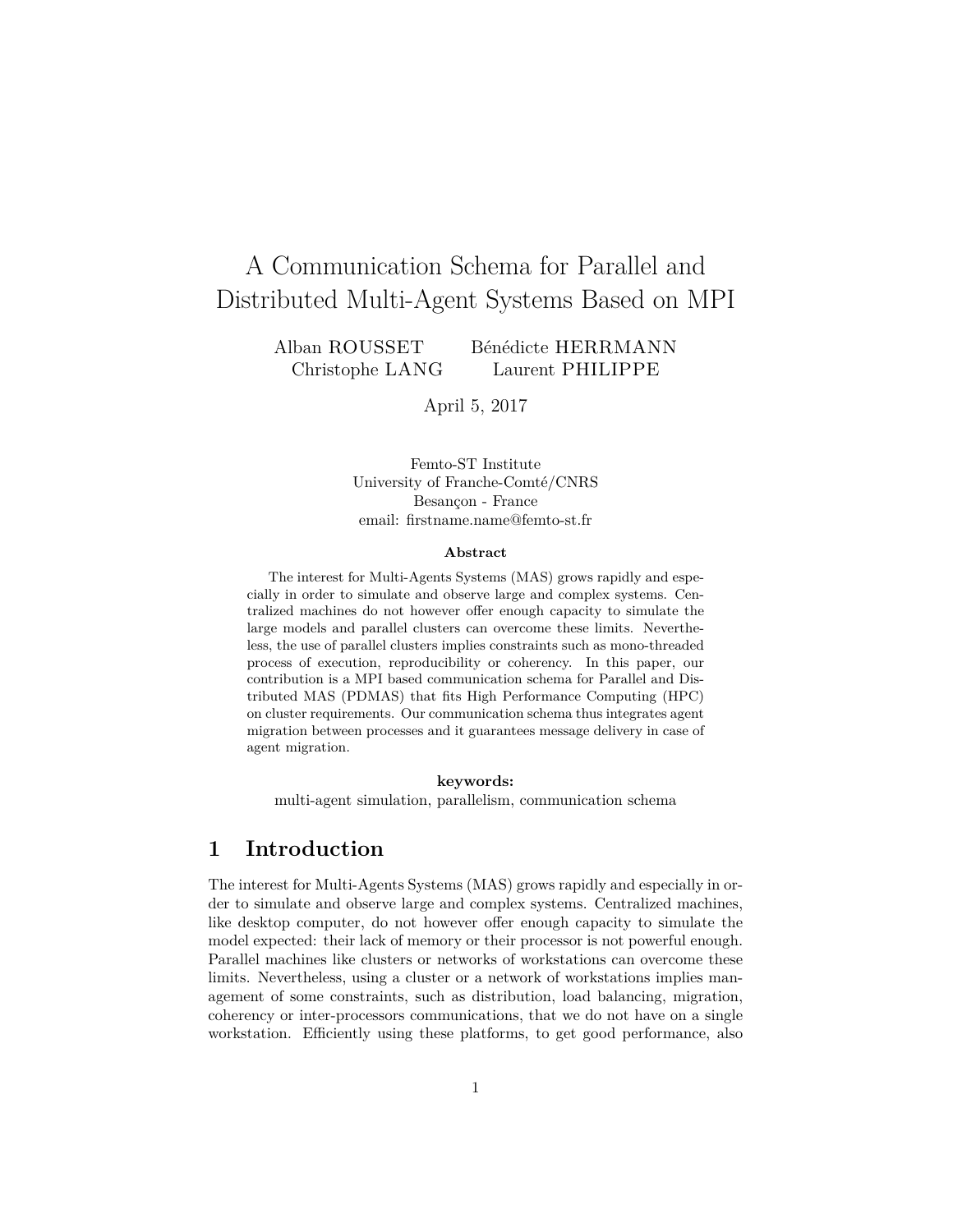requires the relay of adapted software stacks. This clearly means that the MPI interface [9] must be used as a base for parallelism and communication.

Using MPI with its mono-threaded process execution model to run MAS is however a challenge. The contribution of this paper is a MPI based communication schema for Parallel and Distributed MAS (PDMAS) that fits High Performance Computing (HPC) on cluster requirements. Our communication schema thus integrates agent migration between processes and it guarantees message delivery in case of agent migration.

This article is organized as follows. In section 2, we detail the related work on Multi-Agent Systems and parallel execution context. Then, in section 3, we identify some lacks or limits in existing Parallel and Distributed Multi-Agent platforms. In section 4, we give an overview of our proposition and we detail it in section 5 for the communication schema and section 6 for the proxy system used to follow mobile agents. We present the performance results obtained with our proposition, based on the same model used to make the survey on PDMAS [11], in section 7. We finish the paper with conclusions and future work.

#### **2 Related work**

Multi-Agent Systems are platforms which provide support to run simulations based on several autonomous agents [7]. Among the most known platforms we can cite: NetLogo [13], MadKit [8], Mason [10] and Gama [12]. For large models, these platforms are sometimes no longer sufficient to run simulations in terms of memory and computation power. This is, for example, the case in simulating individual behaviour of urban mobility [3] in a large city. In some cases increasing the size or the precision of models is however necessary to find emergent behaviours that we would never expect or never have seen otherwise. For this reason several Parallel and Distributed Multi-Agent Platforms exist such as RepastHPC  $[5]$ , D-Mason  $[6]$ , Pandora  $[1]$  and Flame  $[4]$  or JADE  $[2]$ . These platforms provide a native support for parallel execution of models. That is to say, support for collaboration between executions on several physical nodes, distribution of agents, communications between agents and so on. All existing PDMAS platforms propose mechanisms to communicate between agents during the simulation. But, this is done only with agents which are executed on the same process or in the buffer zone, the zone shared between two adjacent processes. For example, RepastHPC proposes mechanisms to request a copy of a remote agent from other processes, but if the copy agent is modified, modifications are never reported in the remote agent. In other words there are no synchronization mechanisms to apply modifications nor communication mechanisms to communicate directly with remote agents. Only the Flame [4] platform allows to communicate with remote agents executed on other processes. To perform the inter-process communications, Flame platform uses its own communication library based on MPI which is called Message Board Library called *libmboard*. Each process which participates in the simulation has an instance of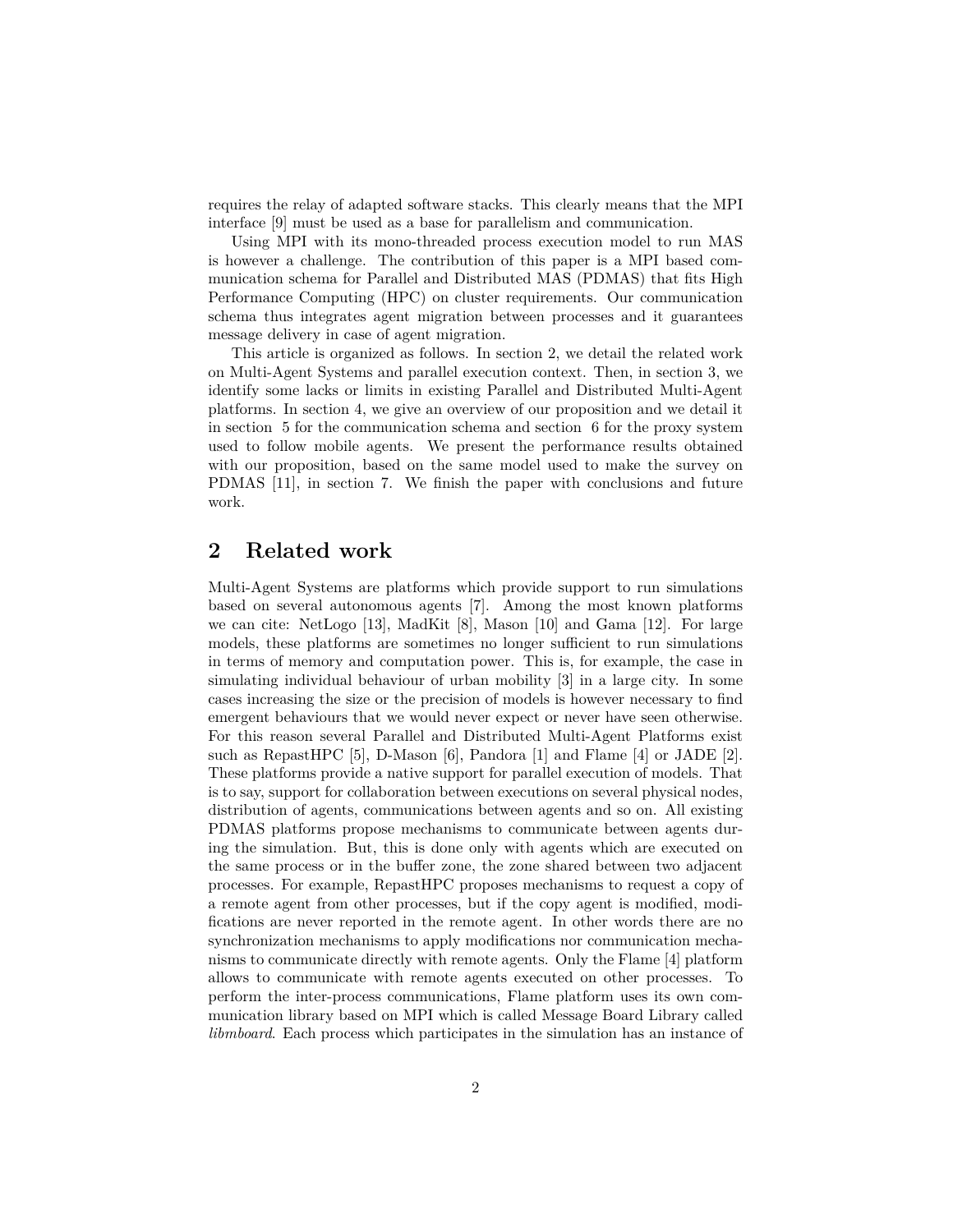*libmboard* in order to make synchronizations and to perform communications. One of the advantages of the *libmboard* is that sending and receiving messages is a non-blocking process. It then allows much of the communication time to be overlapped with computations. The Flame platform however offers low performances on clusters compared to others platforms (RepastHPC, D-MASON...) as shown in [11]. In addition Flame uses a proprietary programming paradigm (X-Machine) that could not be easily adopted by modellers used to standard languages as C or Java.

## **3 Implementing PDMAS on HPC platforms**

Targeting high performance computing implies some constraints on MAS implementation. Usually, PDMAS platforms are implemented using a Single Process Multiple Data (SPMD) programming paradigm in order to provide scalability. MAS simulations generally involve several tens of thousands of agents which potentially communicate with each other at each simulation time step. The communication bottleneck is thus a key problem as, in a parallel context, the running time is affected by the frequent communications. As the de facto standard of communication infrastructure in HPC cluster is the message passing interface (MPI) it is important to take care of the communication primitive properties in order to reduce the communication overhead. This constraint combines with another which is to have only a single mono-threaded process of execution on each allocated core. This constraint is imposed by most batch systems as SGE or SLURM. Using a single process of execution implies that we cannot use mechanisms like *listener*, *onEvent* or *onMessage* to communicate because we cannot dedicate one thread to wait for a message during the agent set execution. Messages must thus either be received by issuing non-blocking receives during the execution or at the end of the execution with a blocking receive. This illustrates the complexity of using a mono-threaded execution model to implement asynchronous communications.

Another problem set by the parallel context is the problem of message delivery in a time-driven MAS. In time-driven simulations the simulation is divided in time steps that represent the temporal discretization of the simulation. Messages between agents are thus bounded by time step. The issue is: at what time step must the message be delivered? To guarantee reproducibility, each message sent at time step *n* must be received before the beginning of time step  $n + 1$ . Indeed, as processes run asynchronously from each other, delivering messages in the same time step  $n$  cannot be guaranteed: the receiving agent can either be scheduled later or sooner in different runs, depending on the node load. For this reason delivering messages at the beginning of time step  $n+1$  is the only way to guarantee that a message will always be received at the same time step.

Note however that, even with delivering messages at time step  $n + 1$ , the stochastic nature of MAS makes it difficult to provide an absolute guarantee during the simulation as illustrated on Figure 1 and 2. Figure 1 shows a case of indeterminism of message receive order. Let  $p_1$ ,  $p_2$  and  $p_3$  be three processes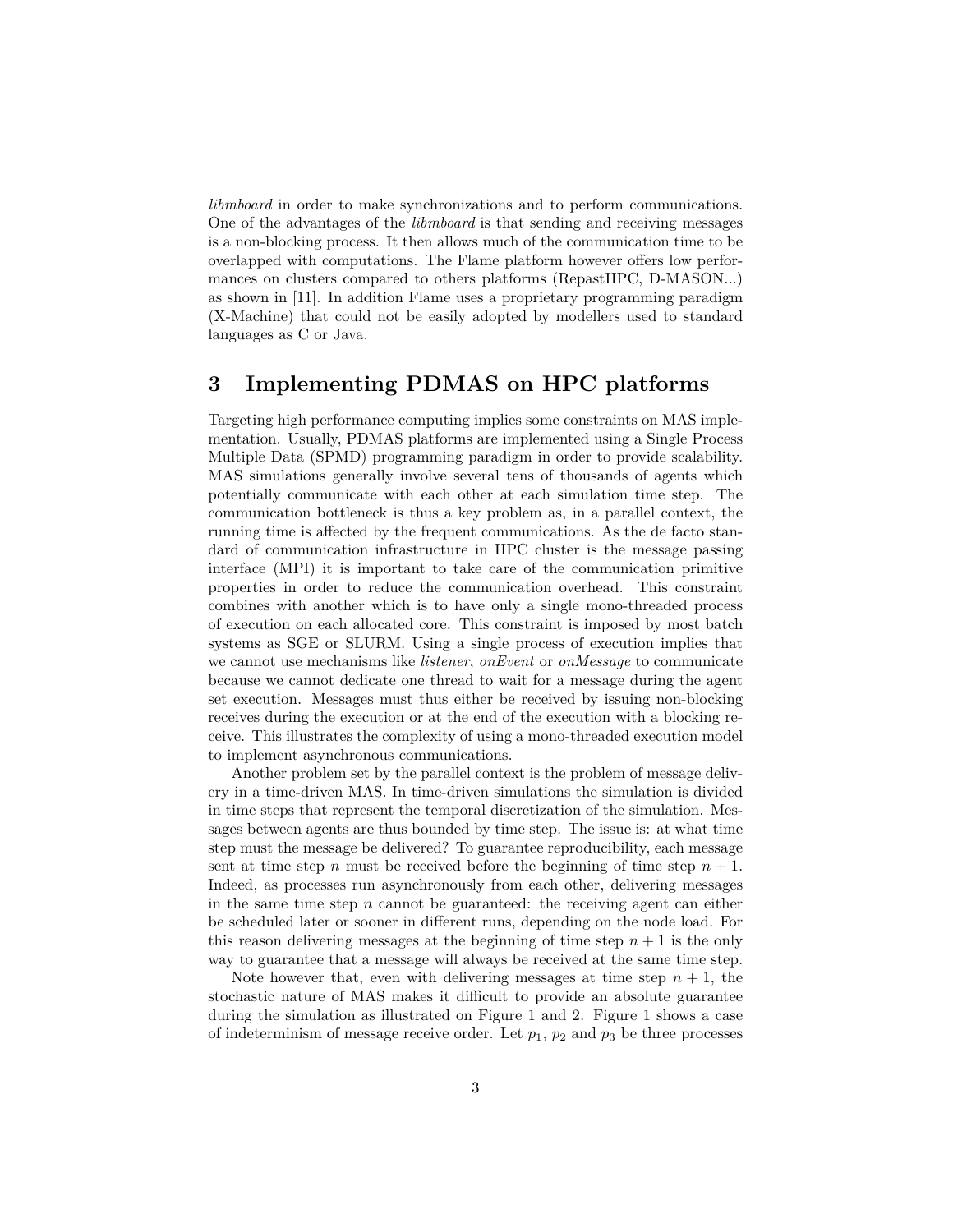

Figure 1: Indeterminism of message order Figure 2: Indeterminism in time step

executing a part of a simulation. If both  $p_2$  and  $p_3$  send a message at the same time to  $p_1$ , we cannot know in which order we need to apply them on  $p_1$ . On a centralized system these messages could be stamped with a clock value that differentiate them. In a parallel or distributed context we cannot relay on this clock value. Figure 2 illustrates the need for receive phases between time steps. Agent *A*1 is scheduled at the end of the time step and sends a message to agent *A*2 at that time. If the message is delayed on the network and agent *A*2 is scheduled at the beginning of the next time step. Then agent *A*2 may miss receiving its message at time step  $n + 1$ . For this reason, it is important to define receive phases at the end of each time step.

As underlined previously, the full functionality of being able to communicate with every process of the simulation, is only supported by Flame while other PDMAS limit it to the local process or neighbour processes. We advocate for inter-agent remote communications in PDMAS for two reasons. First, in models focusing on individual motions as in a city/urban mobility, agents may need to keep communicating with their contacts while moving. Due to the distribution of the simulation, agents could move anywhere on the environment, on different processes, and thus must be able to communicate with every process. Second, on graph based models, limiting agent communication to the neighbourhood leads to complex mapping constraints: non-planar graphs cannot easily be mapped on grids while keeping neighbourhood constraints.

From these reflections, we propose a communication schema for PDMAS in order to allow local and distant communications between agents without paying attention to agent location. Our communication schema allows reproducibility and guarantees that each message sent in time step *n* is received at the beginning of time step  $n + 1$ .

#### **4 Proposition**

Before presenting the communication algorithm, we give information about the Parallel and Distributed Platform that we develop. In this platform, the simulation is divided in *n* parts and each of these parts are distributed on *p* processes to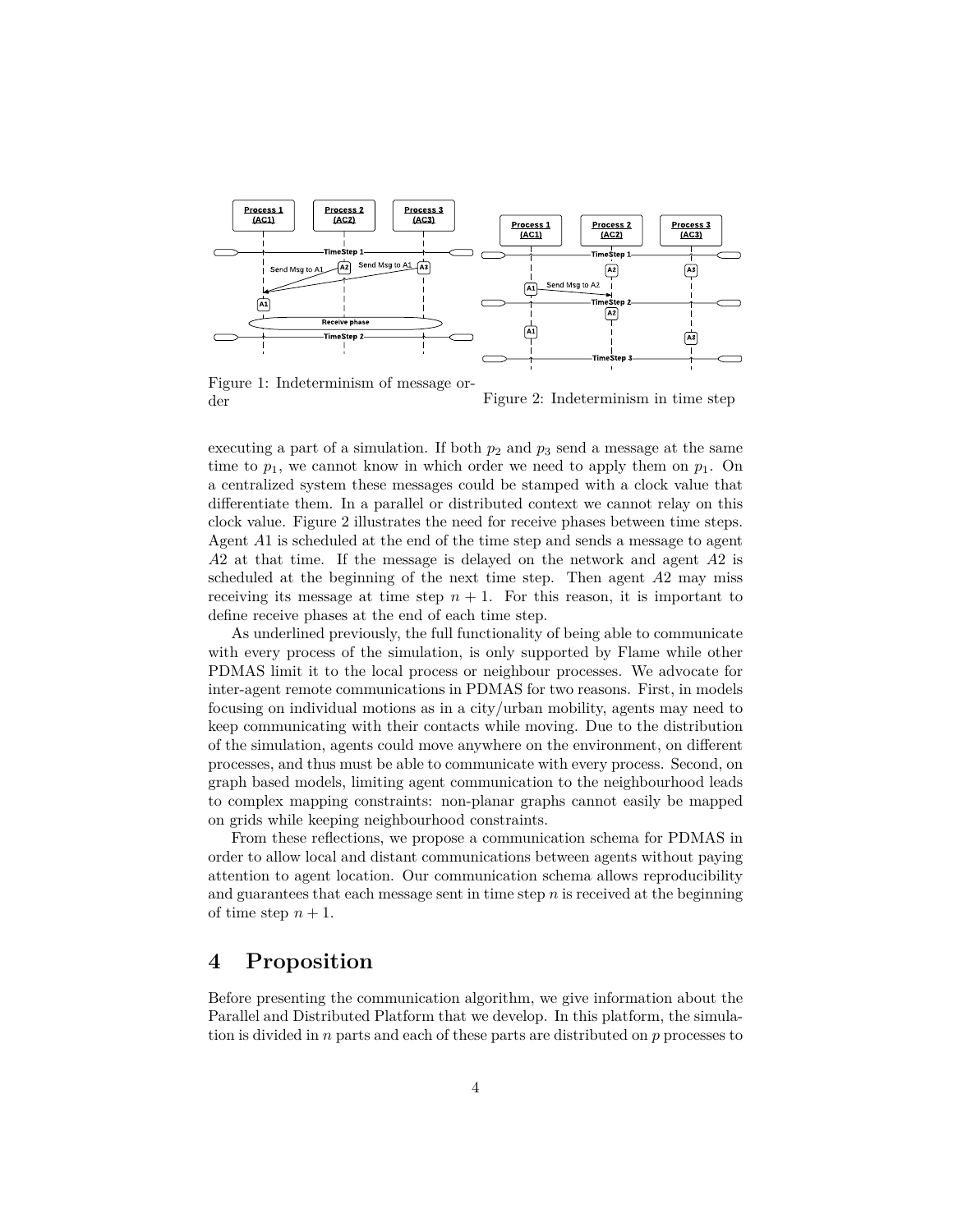perform the simulation in parallel. These processes are called *Agent Containers* (AC) and are in charge of scheduling and executing agents, of receiving messages from agents executed on other processes and of delivering these messages to its own agents. ACs also manage movement of agents between processes.



Figure 3: Schema of the identification of an agent

In Multi-Agent Simulations, agents must be identifiable. In PDMAS agents must be identifiable regardless of their process. For this reason we associate a *System ID*, inspired from RepastHPC and presented in Figure 3, to each agent. This *System ID* is composed of four values: a global unique ID (GID), the ID of the process which created the agent (OwnProc), the ID of the process on which the agent is currently executing (ExeProc) and the ID of the agent type (Type). With this System ID, we can know at any time where an agent has been created and where the agent is currently executed.

ACs execute four different phases at each time step to implement all the communication requirements: (1) Run agent's behaviours, (2) Receive messages, (3) Migrate agents, and (4) Update agents. In this paper we only focus on phases 2 and 4, that is to say sending and receiving messages and agent updates to perform communications even if they move on the environment. Phase 1 does not differs from other MAS and phase 3 is not necessary for understanding. The communication schema, the core of the contribution, is presented in the two next sections. Section 5 details the communication schema between agents and Section 6 details remote communication with mobile agents.

## **5 Communication schema (Receive message phase)**

As said previously, for coherency and reproducibility reasons, every message sent at time step *n* must to be received at the beginning of time step  $n + 1$ . Due to the stochastic nature of agents, we cannot however know how many messages must received, and from how many processes, at the end of a time step and so we cannot know when processes can proceed the next time step. For this reason we must use a termination algorithm. MPI proposes synchronization mechanisms like *barrier*, which are synchronization points, but they do not solve this problem. If we use a *barrier* to bound time steps, some faster processes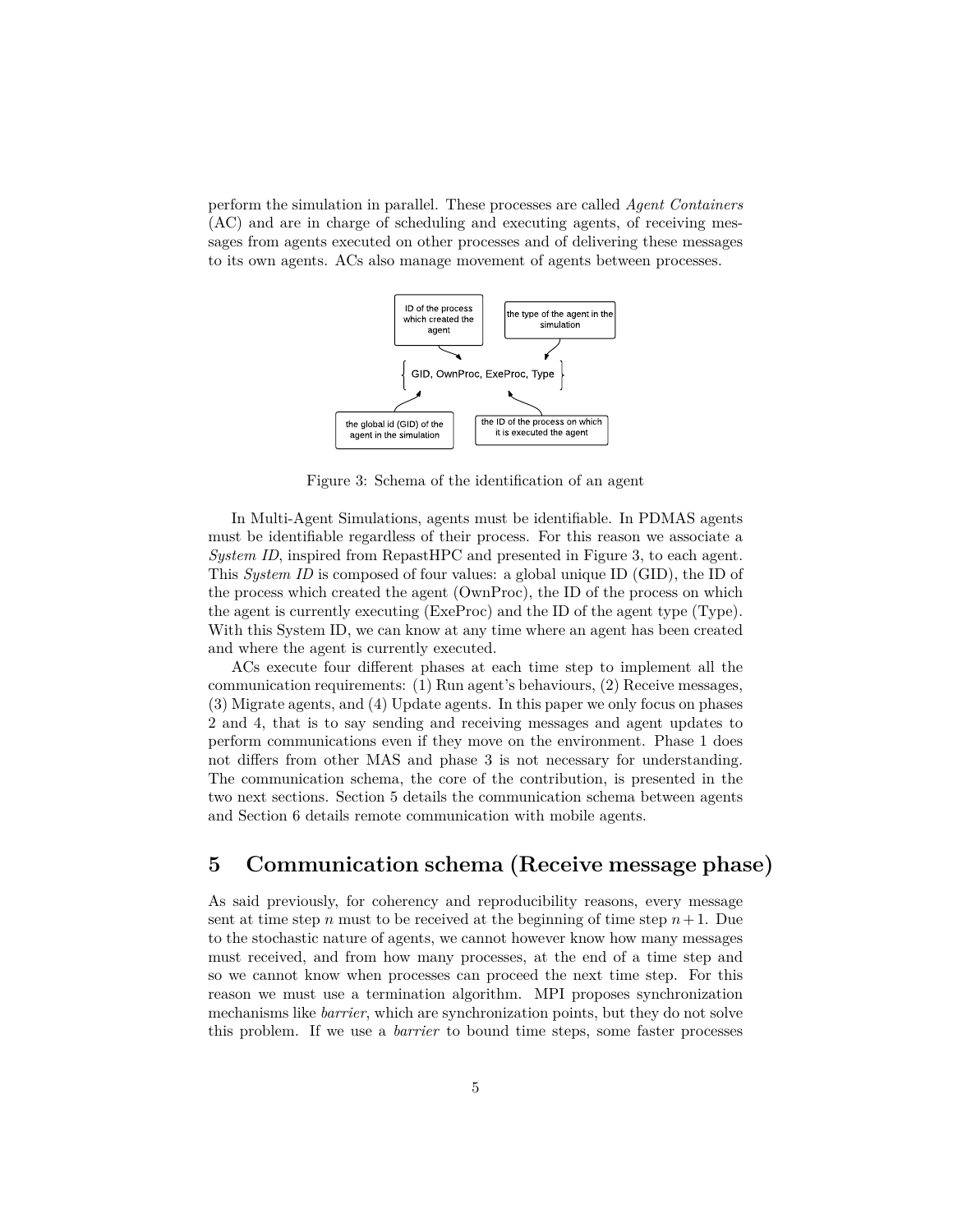will reach the synchronization point and then block until the last process reach it. Processes that did not reach the barrier could however send new messages that will not be processed by the recipient processes as they are blocked on the barrier. Thus messages are lost. This is the reason why mechanisms propose by MPI are no longer sufficient in this case.

To overcome this problem, we use a termination algorithm to reach an agreement between processes to switch to the next time step at the right time: when all processes have terminated to process the current time step. Our termination algorithm is based on a bi-directional ring with a coordinator. In our case, we use the bi-directional ring to check that all processes have terminated their messages receipt and that all processes can proceed to the next time step. We decided to use a bi-directional ring instead of a single ring, for efficiency because we divided the path in two executed in parallel.

In our proposition, agents send messages in their behaviours using method like *communicate(MSG)* but they do not directly receive messages. As said before ACs are responsible of receiving messages and to deliver these messages to agents. To proceed to the next time step, we need to be sure that each sent message is received. For this reason, an AC needs to acknowledge (*Ack*) each message of each agent in order to be sure that they are no pending messages.



Figure 4: An instance of receiving phase executed at each time step by each Container of Agent

The AC algorithm consists in waiting the *Ack* for all messages sent by its agents. Then it sends an *END* message to a coordinator, to inform that the AC has terminated the processing of its messages and wait to receive messages from the coordinator or from others processes. When the coordinator has received an *END* message from all the processes of the simulation, he sends a *NEXT* message using the bi-directional ring termination algorithm. At the end of the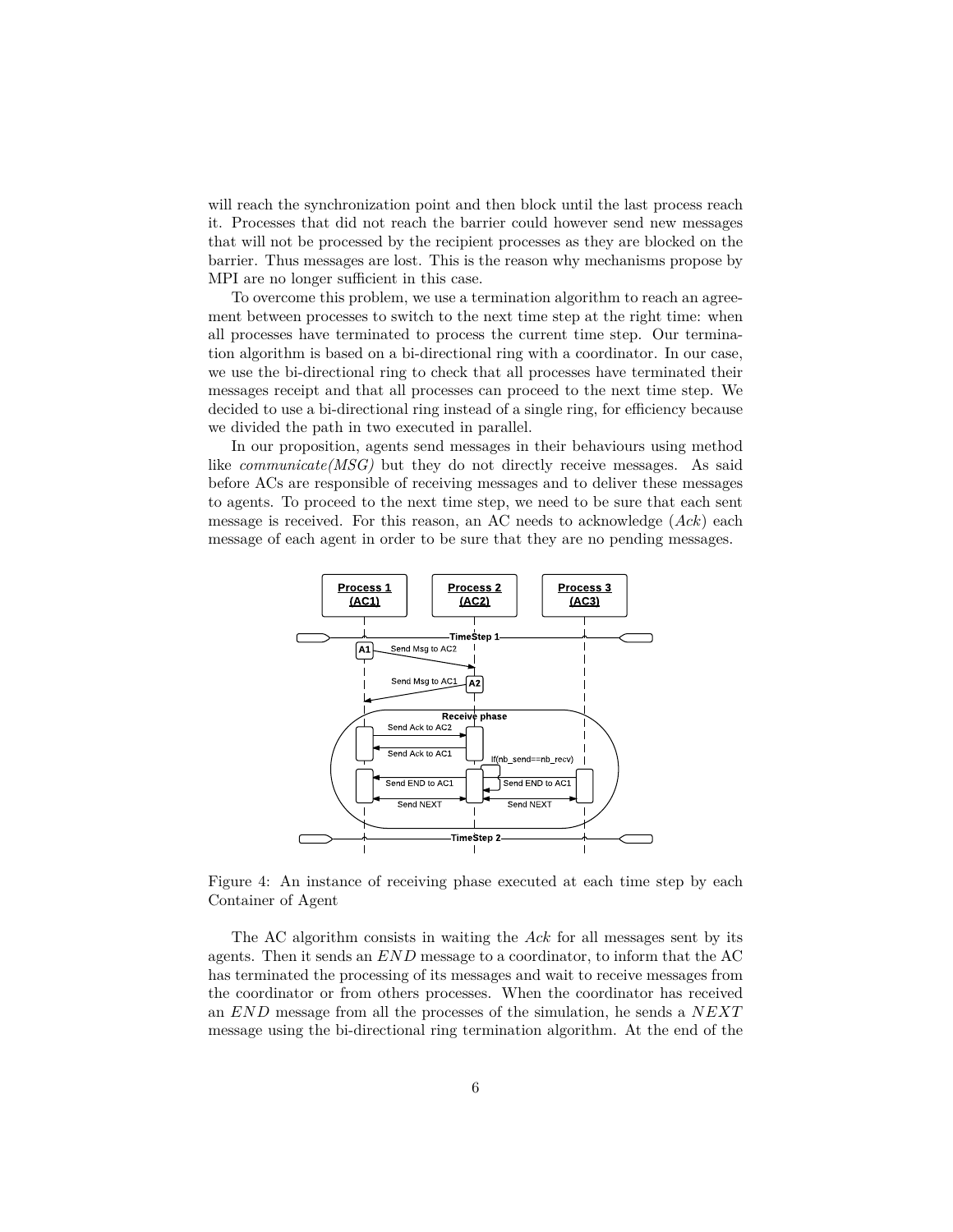termination algorithm, all processes are sure that they can execute the next time step. The complete algorithm is presented in Algorithm 1.



By this way time steps are bounded by received messages phase. This algorithm works fine for agents without mobility. In case of agent mobility an AC needs to know where the target agent is run to deliver a message as agents may moves from a process to another. We explain the algorithm used to overcome this problem in the next section.

# **6 Proxy system (Agents update phase)**

Multi Agent Systems often use mobile agents: agent that are not fixed on the environment but rather move. This is, for instance, the case of wolves and sheep in the classical prey-predator model. In PDMAS it is necessary to distribute the environment on several processes. With agent mobility agents may move from a process (or AC) to another (process or AC) to keep the continuity of the environment and thus perform its behaviour. If we want to send a message to an agent, we need to know on which process the agent is now run. To respect the single threaded process constraint of HPC context, we use a Proxy System (PS) which consists in letting a trace of each agent on the process which creates it at the beginning of the simulation. This trace is updated during the simulation.

Algorithm 2 details how the proxy for agents is updated. We update PS when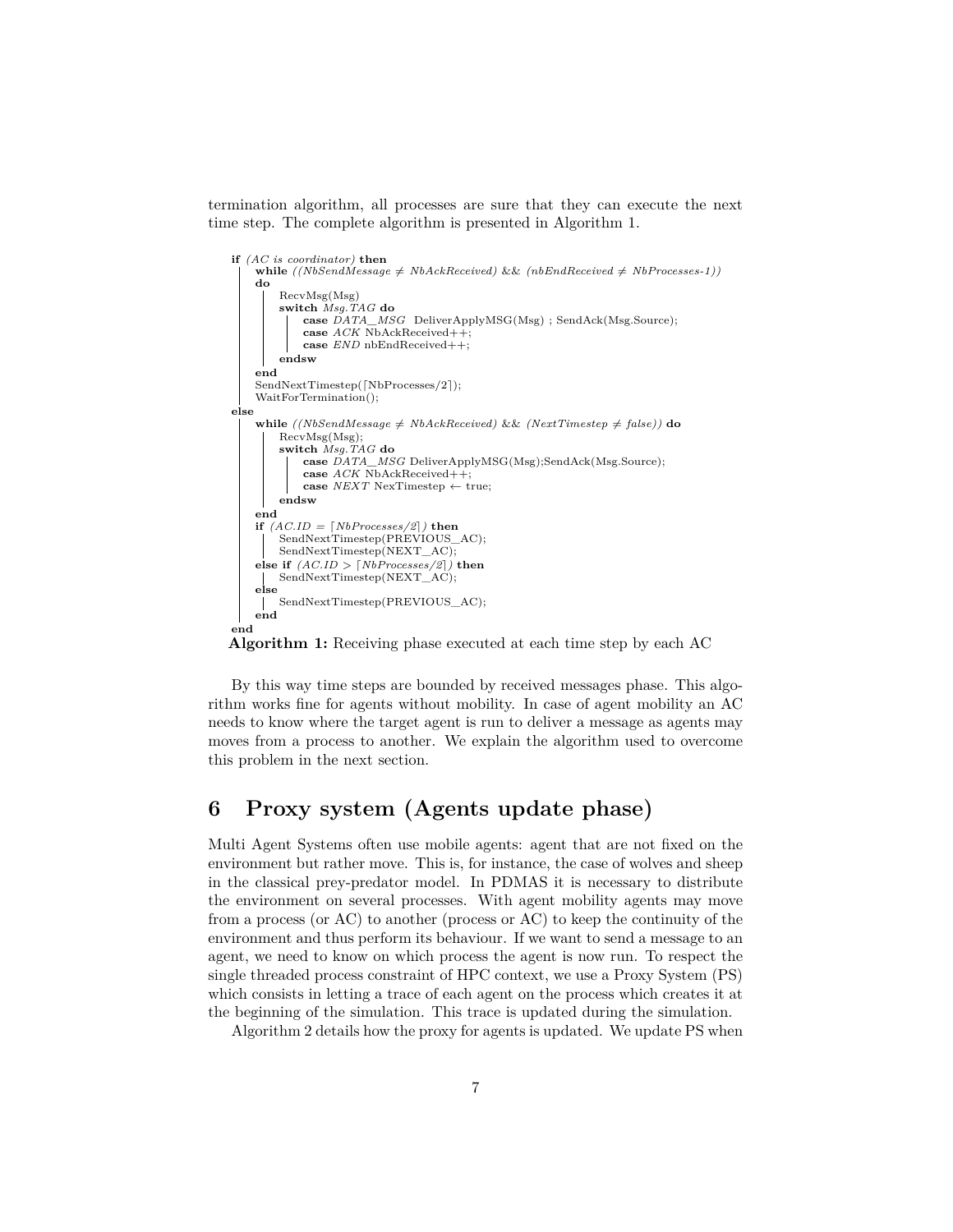an agent move from a process (or AC) to another (process or AC). Each AC contains an hashmap of proxies for each agent that it creates at the beginning of the simulation. When an agent is going to move, the container looks if this agent have been created by itself thanks to the *System ID* of agents. If it is an agent that the process (or AC) has created, the AC changes, in its proxy hashmap, the current process of the agent where the agent is executed to the future process on which the agent will be moved. On the other cases, the AC sends a message (that contains the future process on which the agent will be moved) to the creator of this agent in order to inform the AC that one of its agent move from a process (or AC) to another (process or AC).

This phase of proxy update depends on the same termination rules as the message receipt, because we cannot know how many updates we receive and from how many processes we can receive updates. For this reason we also use the previously termination algorithm base on bi-directional ring. As this update phase is completed before we start a new time step then the proxy hashmap are always up-to-date during the agent run step.

```
\textbf{while } ((!End\ of\ Migration)\ \&\&\ (nbEndReceived\neq NbProcesses-1))\ \textbf{do}if (Agent.GetOwnerProc() = AC_ID) then
        MapProxy[Agent.GID] \leftarrow AC_\text{ID};else
        SendMsgMajProxy(Agent.GetOwnerProc(), Agent.FutProcess);
        NbSendMigration++;
    end
end
if (AC is coordinator) then
    \textbf{while } ((NbSendUpdate \neq NbAcknowled) \&\& (nbEnd \neq NbProcesses-1)) \textbf{do}RecvMsg(Msg);
         switch Msg.TAG do
case DATA_UPDATE_AGENT MapProxy[Msg.GID] ← Msg.FutProcess;
            SendAck(Msg.Source);
            case ACK_UPDATE NbAckReceived++;
            case END nbEndReceived++;
        endsw
    end
    SendFinishUp dating([NbProcesses/2]);WaitForTermination();
else
    \textbf{while } ((NbSendUp dates \neq NbAcknowled) \&\&~ (FinishUp dating \neq false)) \textbf{do}RecvMsg(Msg);
        switch Msg.TAG do
             case DATA_UPDATE_AGENT MapProxy[Msg.GID] ← Msg.FutProcess;
            SendAck(Msg.Source);
             case ACK_UPDATE NbAckReceived++;
case NEXT FinishUpdating ← true;
        endsw
    end
    if (AC.ID = [NbProcesses/2]) then
        SendFinishUpdating(PREVIOUS_AC);
        SendFinishUpdating(NEXT_AC);
    else if (AC.ID > [NbProcesses/2]) then
        SendFinishUpdating(NEXT_AC);
    else
        SendFinishUpdating(PREVIOUS_AC);
    end
end
```
**Algorithm 2:** Updating phase executed at each time step by each AC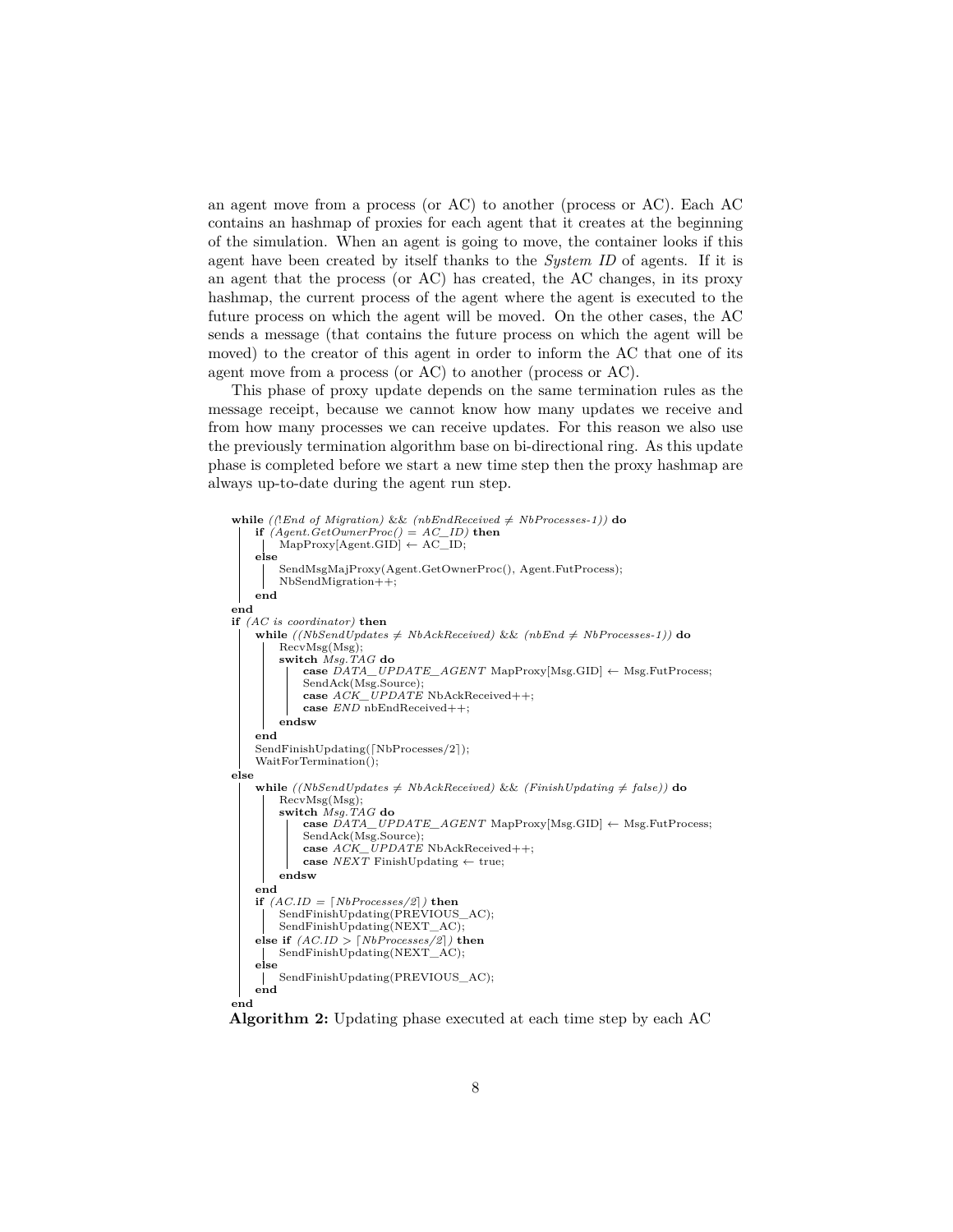In this way, we always know where an agent is executed by interrogating and sending messages to the process that creates the agent at the beginning of the simulation. If the agent is not executed on this process then the process which receives the message forwards this message to the right process on which the agent is now run (Figure 5). The message will only be acknowledged by the right container process. As a process waits until its gets all its acknowledgements before sending its *END* message, then it guarantees that the sent message will be delivered at time step  $n + 1$ . In addition, for the user, this is an hidden functionality, he does not pay attention to where is the agent located, local or remote. The only mandatory information is the *System ID* of the agent you want to contact and the message will be received.



Figure 5: An instance of updating phase executed at each time step by each AC

#### **7 Experimentation**

In this section we present some results using our communication schema for Parallel and Distributed Multi-Agent simulation. We have implemented the communication schema in the Parallel and Distributed Multi-Agent Platform called FractalPMAS that we develop. To assess the performance of the communication schema, we have implemented a reference model defined and already implemented in most known PDMAS platforms in [11]. This model respects the main properties that can be found in Multi-Agent Systems: perception, communication, mobility. In this model each agent is composed of 3 behaviours, performed at each time step: walk behaviour which allows agents to move in a random direction on the environment, interact behaviour which allows agents to interact and send messages to other agents and finally compute behaviour which allows agents to generate a workload.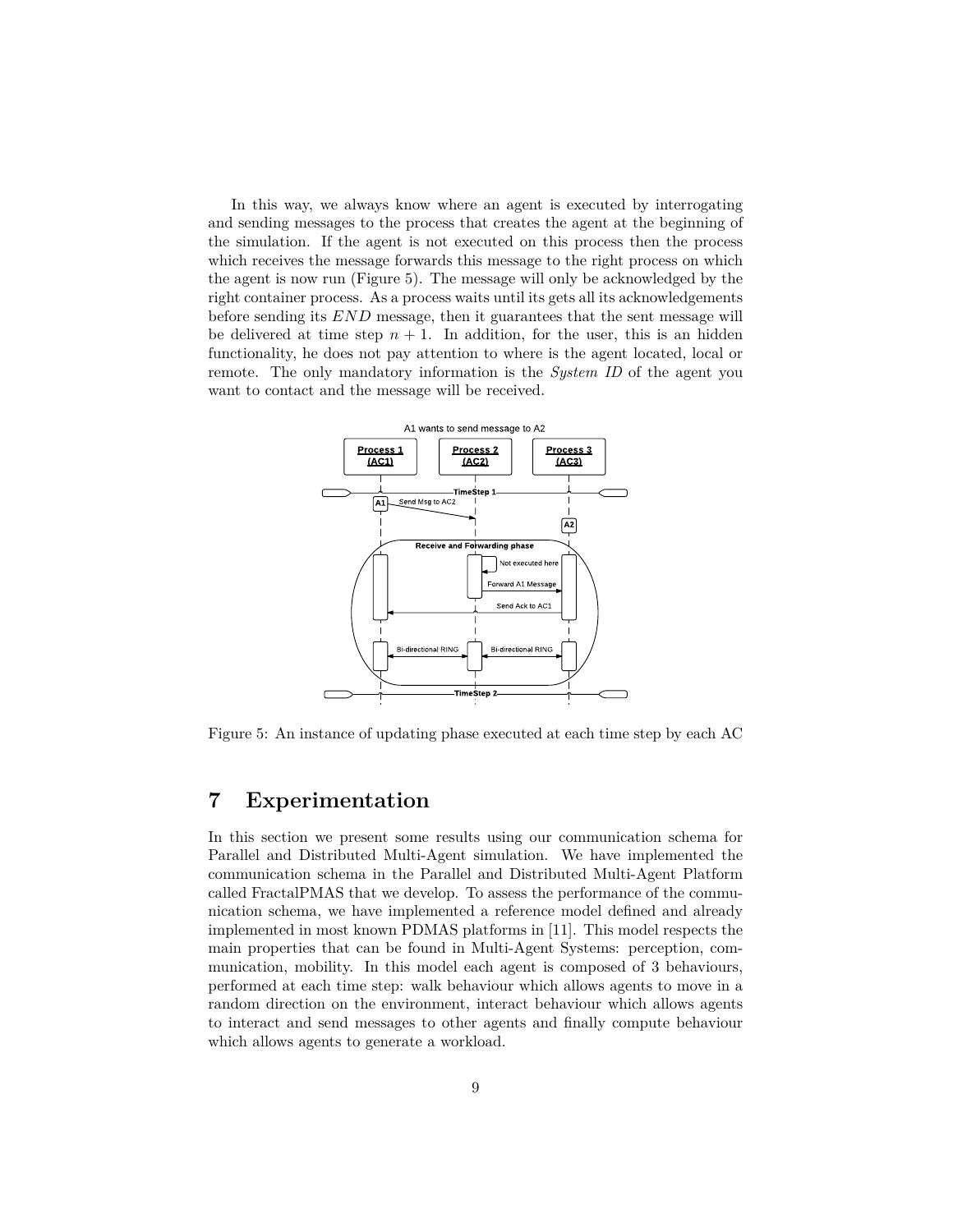In this reference model we also have implemented a way to evaluate the performance of our remote communication schema between agents. That is to say, instead of sending message to agents in the perception field, each agent sends messages to randomly chosen agents which are run on an other process if they are in its perception field.

About the HPC experimental settings: we have run the reference model on a 764 core cluster. Each node of the cluster is a bi-processor, with Xeon E5 (8\*2 cores) processors running at 2.6 Ghz frequency and with 32 Go of memory. The nodes are connected through a non blocking DDR InfinyBand network organized in a fat tree.

Execution results on the scalability of a 10 000 agents model are given on Figure 6, with the ideal speed-up reference. Note that the reference time used to compute the speed-up is based on a 2 cores run of the simulations as RepastHPC cannot be run on a single core. To assess scalability we vary the number of cores used to run the simulations while we fix the number of agents. We then compute the obtained speed-up. Figure 6 represents the scalability of the platform with our communication schema for local and remote communications between agents.



Figure 6: Scalability of FPMAS platform running simulations using 10 000 agents, FFT 100 and 200 cycles

Figure 7: Running time for FPMAS platform running simulations using 10 000 agents, FFT 100 and 200 cycles

As we can see both scale well, even if the local communications scales better. The difference between two speedup are not clearly noticeable. Obviously, remote communication offers lower performance due to the intensive exchanges between processes. Figure 7 represents the running time of simulations for 200 time steps and for local and remote communications.

Figure 8 represents the workload of our proposition on 8 cores and we vary the number of agents from 1000 to 30 000, and comparing the local communication running time and the remote communication running time.

Obviously, remote communications cannot be better than local communications, but remote communications support well the workload. For example, for 10 000 agents there is a difference of  $10\%$  between running time for local and re-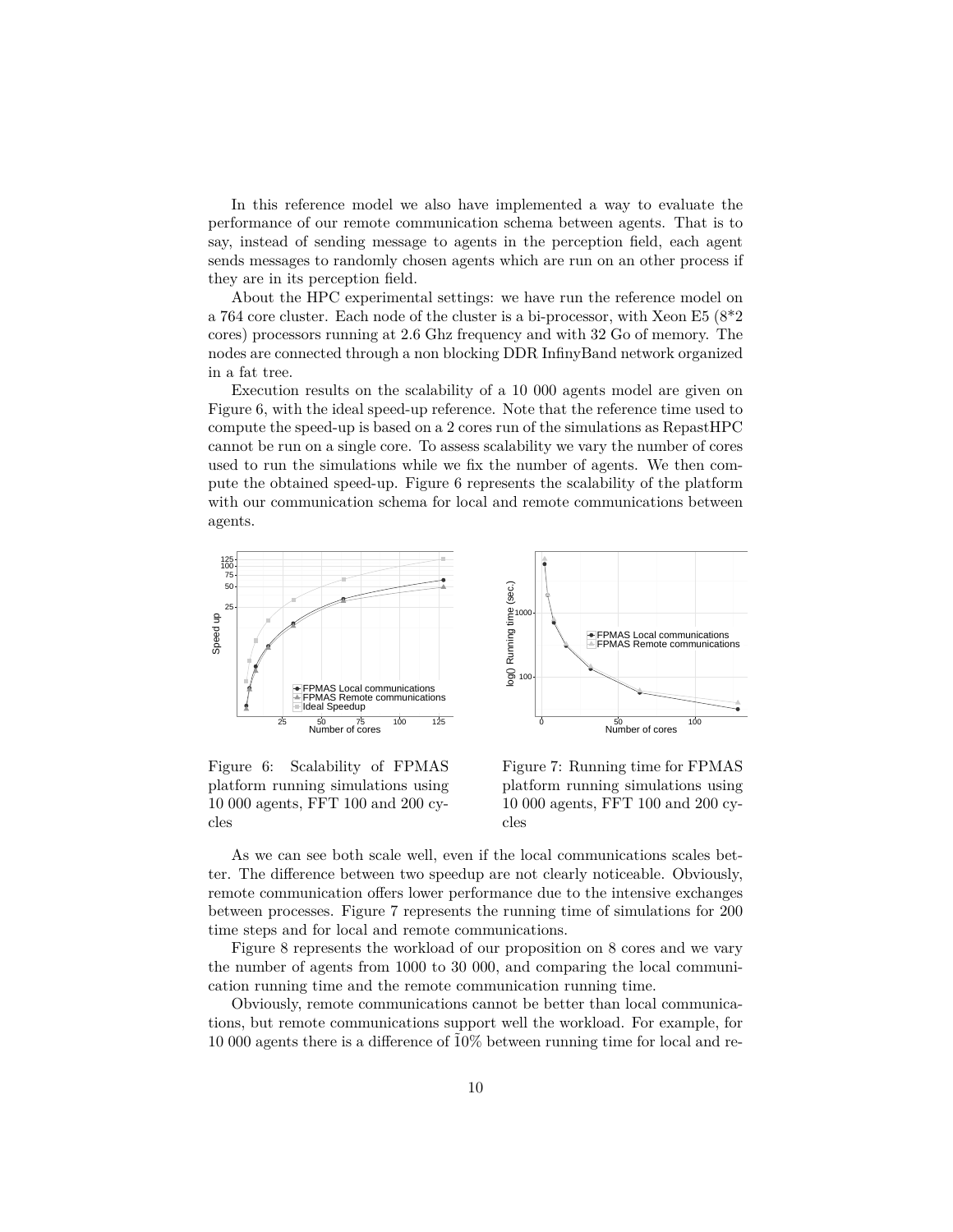

Figure 8: Workload behaviour for FPMAS platform running simulations using 8 cores

mote communications and for 30 000 agents there is a difference of  $\tilde{30}\%$ . These values are acceptable but we need to improve mechanisms. This implementation is only a proof of concept.

To assess the viability and the performance of our communication schema, we compare in Table 1 the running time for the model defined previously [11] with performance obtained for other PDMAS platforms. In terms of running time FPMAS is better than other platforms. Communications (local or remote) does not impact clearly the results on this model. Compared to others platforms, better results could be explain by the way used to modelled and to structure the agents and the simulation compared to other platforms.

Table 1: Comparison of running time for platforms studied in [11] with 10 000 agents

| Cores               |          |          | 16      | 32       | 64      | 128     |
|---------------------|----------|----------|---------|----------|---------|---------|
| FPMAS (local com.)  | 2097.09  | 877.59   | 380.09  | 175.96   | 66.63   | 26.32   |
| FPMAS (remote com.) | 2142.68  | 893.6025 | 391.52  | 185.8075 | 67.0575 | 39.2125 |
| RepastHPC           | 8772.93  | 3276.91  | 1277.03 | 724.99   | 497.53  | 367.76  |
| Flame               | 17418.79 | 9282.20  | 4773.86 | 2428.22  | 1520.65 | 836.29  |

# **8 Conclusion and perspectives**

In this paper we have presented a communication schema for Parallel and Distributed Multi-Agent simulation that fit the constraints set by HPC systems. This communication schema is based on the MPI communication interface and allows communication with local and remote agents. Our contribution aims at proposing a communication schema which offers more efficiency while guaranteeing properties as reproducibility and coherency.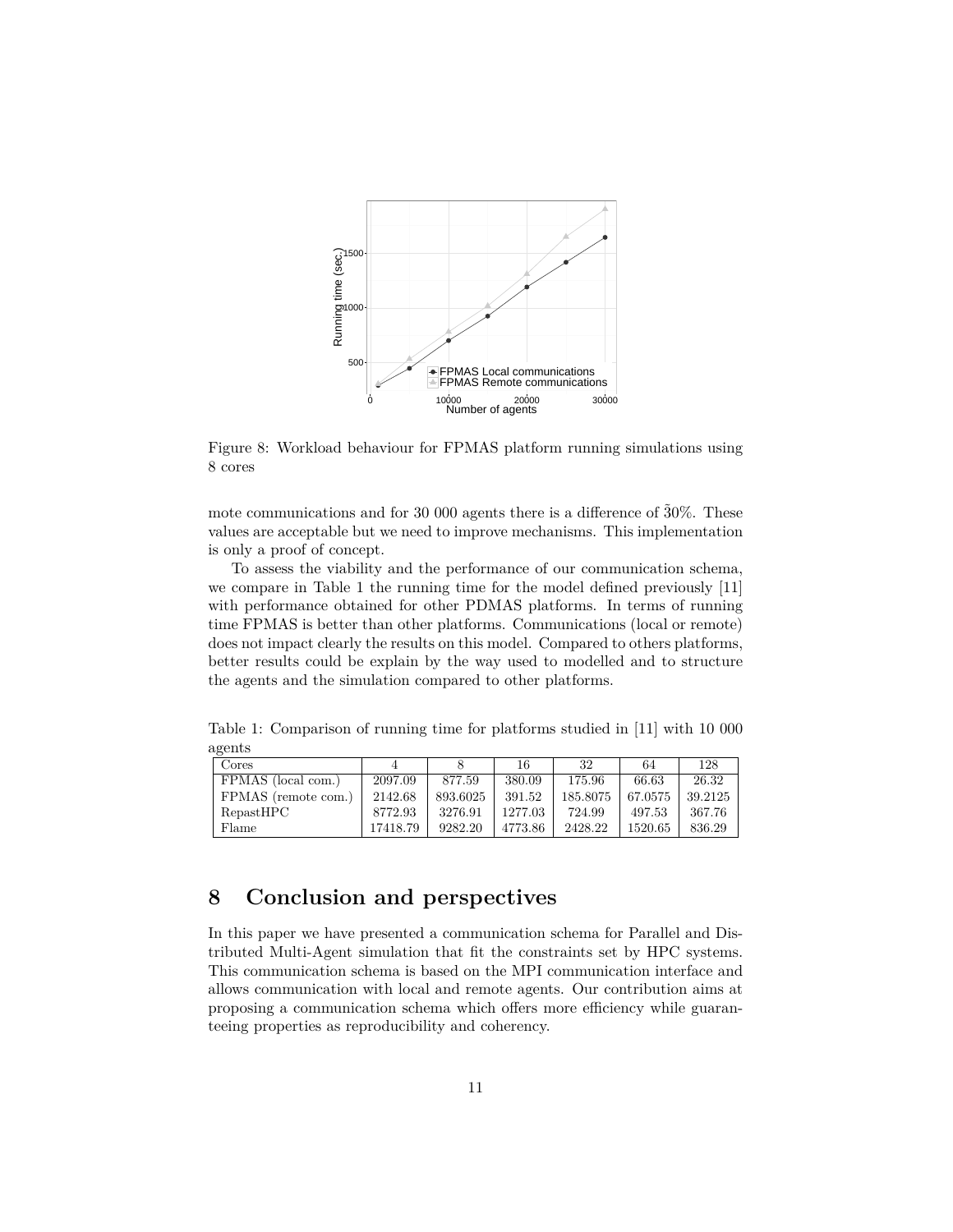In our future work, we intend to better examine the efficiency of synchronization using our communication schema and also to improve the scalability of the communication schema. More improvements could be made in the implementation which is only a proof of concept. Then we will use this platform to assess load balancing in PDMAS.

**Acknowledgement:** Computations have been performed on the supercomputer facilities of the Mésocentre de calcul de Franche-Comté.

### **References**

- [1] Angelotti, E.S., Scalabrin, E.E., Ávila, B.C.: Pandora: a multi-agent system using paraconsistent logic. In: Computational Intelligence and Multimedia Applications, 2001. ICCIMA 2001. pp. 352–356. IEEE (2001)
- [2] Bellifemine, F., Poggi, A., Rimassa, G.: Jade–a fipa-compliant agent framework. In: Proceedings of PAAM. vol. 99, p. 33. London (1999)
- [3] Chipeaux, S., Bouquet, F., Lang, C., Marilleau, N.: Modelling of complex systems with aml as realized in miro project. 2014 IEEE/WIC/ACM International Joint Conferences on Web Intelligence (WI) and Intelligent Agent Technologies (IAT) 3, 159–162 (2011)
- [4] Coakley, S., Gheorghe, M., Holcombe, M., Chin, S., Worth, D., Greenough, C.: Exploitation of hpc in the flame agent-based simulation framework. In: Proceedings of the 2012 IEEE 14th Int. Conf. on HPC and Communication & 2012 IEEE 9th Int. Conf. on Embedded Software and Systems. pp. 538– 545. HPCC '12, IEEE Computer Society, Washington, DC, USA (2012)
- [5] Collier, N., North, M.: Repast HPC: A platform for large-scale agentbased modeling. Wiley (2011)
- [6] Cordasco, G., Chiara, R., Mancuso, A., Mazzeo, D., Scarano, V., Spagnuolo, C.: A Framework for Distributing Agent-Based Simulations. In: Euro-Par 2011: Parallel Processing Workshops. Lecture Notes in Computer Science, vol. 7155, pp. 460–470 (2011)
- [7] Ferber, J., Gutknecht, O., Michel, F.: From agents to organizations: an organizational view of multi-agent systems. In: Agent-Oriented Software Engineering IV, pp. 214–230. Springer (2004)
- [8] Gutknecht, O., Ferber, J.: Madkit: A generic multi-agent platform. In: Proceedings of the fourth international Conf. on Autonomous agents. pp. 78–79. ACM (2000)
- [9] Hempel, R., Hey, A.J., McBryan, O., Walker, D.W., et al.: Message passing interfaces. Parallel Computing 20(4), 415–416 (1994)